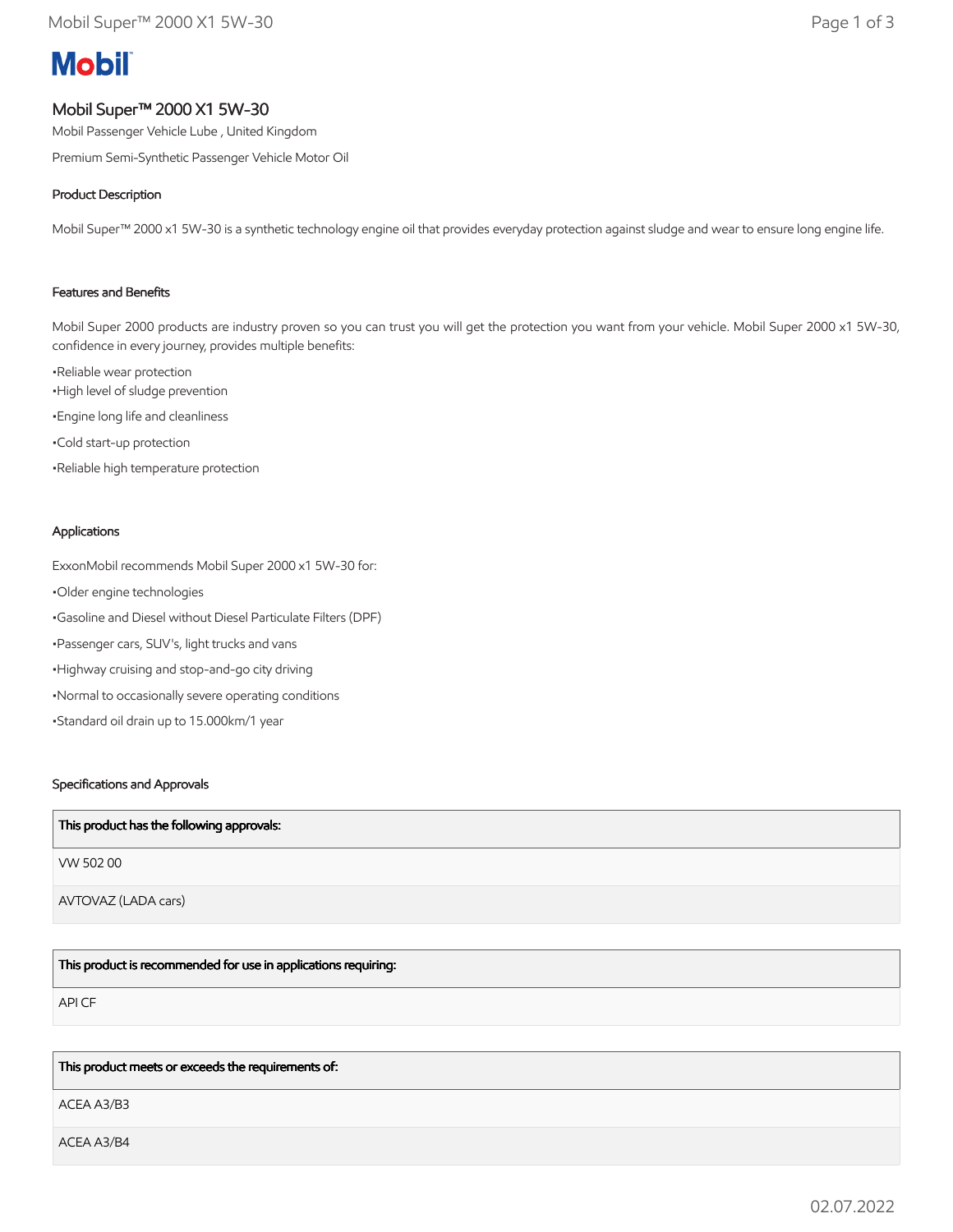### This product meets or exceeds the requirements of:

API SL

AAE (STO 003) Group B7

#### Properties and Specifications

| Property                                      |           |
|-----------------------------------------------|-----------|
| Grade                                         | SAE 5W-30 |
| Kinematic Viscosity @ 40 C, mm2/s, ASTM D445  | 73.9      |
| Kinematic Viscosity @ 100 C, mm2/s, ASTM D445 | 12.2      |
| Ash, Sulfated, mass%, ASTM D874               | 1.2       |
| Phosphorus, mass%, ASTM D4951                 | 0.10      |
| Flash Point, Cleveland Open Cup, °C, ASTM D92 | 235       |
| Density @ 15.6 C, g/ml, ASTM D4052            | 0.86      |
| Pour Point, °C, ASTM D97                      | $-33$     |

#### Health and safety

Health and Safety recommendations for this product can be found on the Material Safety Data Sheet (MSDS) @ [http://www.msds.exxonmobil.com/psims](http://www.msds.exxonmobil.com/psims/psims.aspx) /psims.aspx

All trademarks used herein are trademarks or registered trademarks of Exxon Mobil Corporation or one of its subsidiaries unless indicated otherwise.

02-2021

Esso Petroleum Company limited

ExxonMobil House, Ermyn Way, Leatherhead, Surrey KT22 8UX

You can always contact our Technical Help Desk engineers on Mobil lubricants and services related questions: [https://www.mobil.co.uk/en-gb/contact](https://www.mobil.co.uk/en-gb/contact-us-technical)us-technical

44 (0)1372 222000 [http://www.exxonmobil.com](http://www.exxonmobil.com/)

Typical Properties are typical of those obtained with normal production tolerance and do not constitute a specification. Variations that do not affect product performance are to be expected during normal manufacture and at different blending locations. The information contained herein is subject to change without notice. All products may not be available locally. For more information, contact your local ExxonMobil contact or visit [www.exxonmobil.com](http://www.exxonmobil.com/)

ExxonMobil is comprised of numerous affiliates and subsidiaries, many with names that include Esso, Mobil, or ExxonMobil. Nothing in this document is intended to override or supersede the corporate separateness of local entities. Responsibility for local action and accountability remains with the local ExxonMobil-affiliate entities.

| <b>Energy lives here™</b> |     |  |
|---------------------------|-----|--|
| Ex⁄onMobil                |     |  |
| Mobil (Esso)<br>Ex⁄on     | Дто |  |